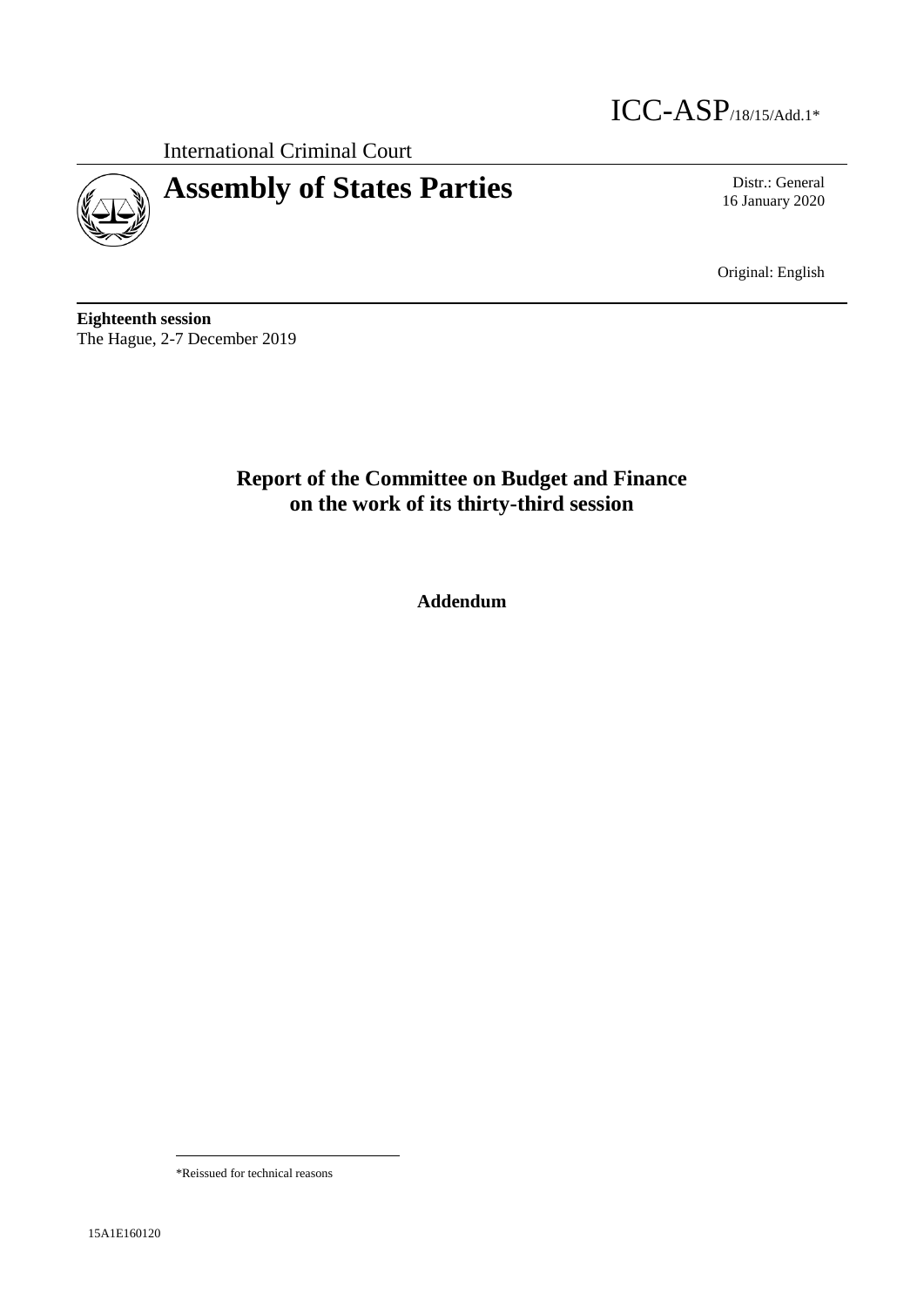## **I. Introduction**

1. The proposed budget for Major Programme IV (Secretariat of the Assembly of States Parties) was outlined in the 2020 Proposed Budget for the International Criminal Court ("the Court") and submitted to the Committee on Budget and Finance ("the Committee") for its consideration. On 13 November 2019, the final version report of the Committee's thirty-third session was issued.<sup>2</sup>

2. On 30 September 2019, the Pre-Trial Chamber issued a confidential decision confirming the charges of war crime and crimes against humanity brought by the Prosecutor against Mr Al Hassan and committed him to trial. As a result, and on 28 October 2019, the Court submitted to the Committee the first addendum increase to the 2020 proposed budget for Major Programme III (Registry) in a total amount of  $\epsilon$ 230.7 thousand under *Counsel for Defence* budget line item.

3. On 19 November 2019, the Court withdrew the addendum and informed the Committee that it would absorb the increase within the originally approved budget for Major Programme III.

4. On 28 November 2019, the Committee was notified of a second addendum to the proposed programme budget following developments in relation to two bodies mandated by the Assembly of States Parties ("the Assembly") with a total cost of €479.7 thousand.

### **II. Background**

5. The proposed Independent Expert Review of the Court has been discussed within the Bureau and its Working Groups throughout 2019. The details of the review, including who would undertake it and how their work would be conducted, were the subject of extensive discussions in the latter months of 2019.

6. The Committee on the Election of the Prosecutor ("CEP") was effectively established by the Bureau on 3 April 2019 via the adoption of Terms of Reference for the Election of the Prosecutor.<sup>3</sup> The Terms of Reference provide that the mandate of the CEP is to facilitate the nomination and election of the next Prosecutor. The Bureau determined that the CEP would be composed of five members, designated by the Bureau based on consultations with the regional groups, and assisted by a panel of five independent experts appointed by the Bureau.

### **III. Addendum to the Proposed Budget for Major Programme IV**

7. The Court's proposed programme budget for 2020, as submitted on 12 July 2019, contained a total requested budget for Major Programme IV of  $\epsilon$ 2,837.0 thousand.

8. According to the addendum submitted by the Court on 28 November 2019, the costs related to the proposed Independent Expert Review  $(€435.1)$  thousand) and the Committee on the Election of the Prosecutor ( $\epsilon$ 44.6 thousand) amount to a total increase of  $\epsilon$ 479.7 thousand. It is proposed that this amount be contained in a new programme within Major Programme IV, Programme 4600 (Assembly-mandated bodies in 2020), as outlined in Table 1 below:

l  $^{2}$  ICC-ASP/18/15.

<sup>3</sup> ICC-ASP/18/INF.2.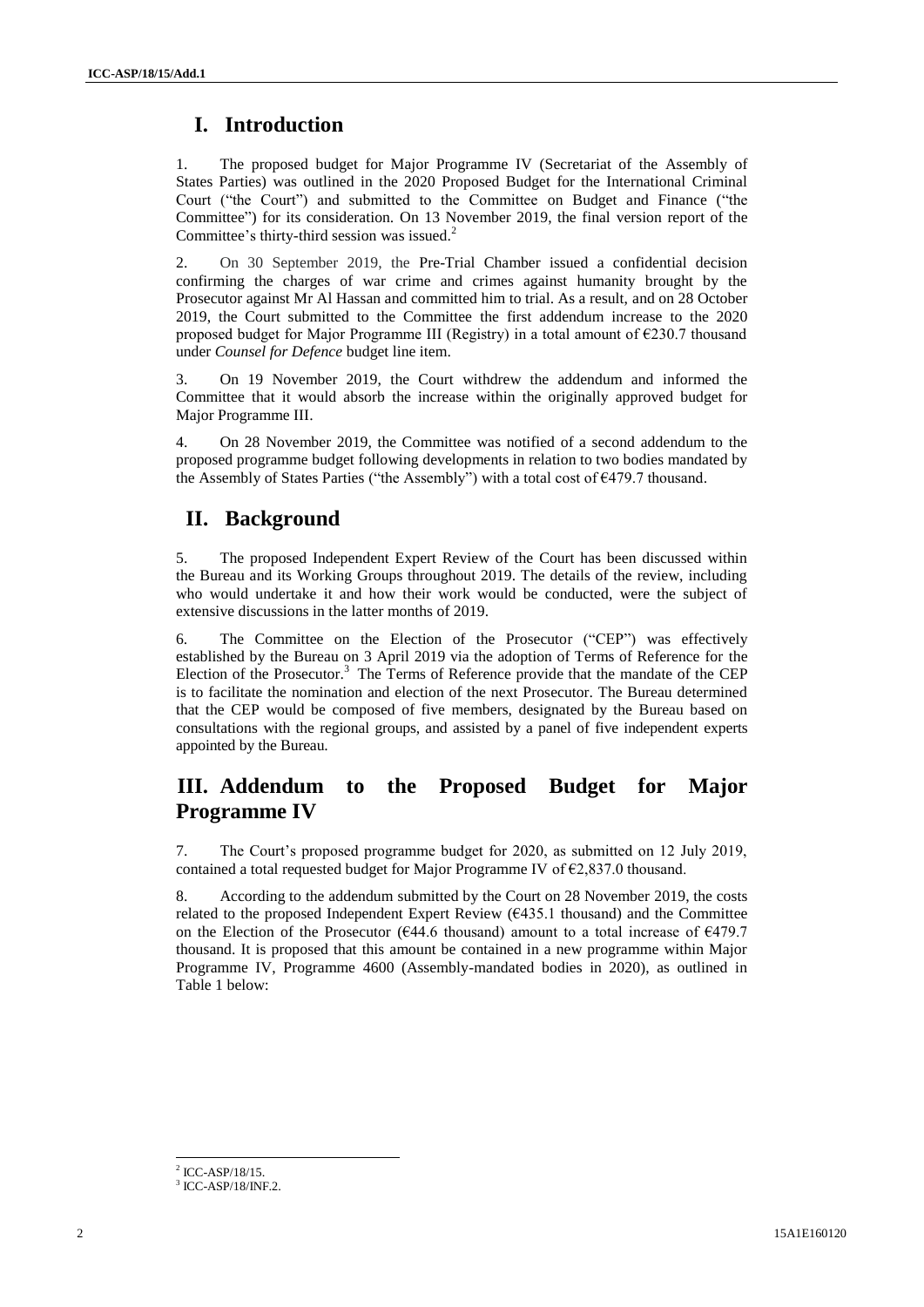| Major Programme IV: 4600          | Proposed 2020 Budget |
|-----------------------------------|----------------------|
| Temporary assistance for meetings | 7.1                  |
| Subtotal Other-staff              | 7.1                  |
| Travel                            | 166.6                |
| Contractual services              | 30.0                 |
| Consultants                       | 276.0                |
| Subtotal Non-staff                | 472.6                |
| <b>Total</b>                      | 479.7                |

**Table 1. Additional resources for Programme 4600 (Assembly-mandated bodies in 2020) (thousands of euro)**

9. Consequently, the amended 2020 proposed budget for the Secretariat of the Assembly became a total of  $\epsilon$ 3,316.7 thousand (or 16.7 per cent increase in comparison to 2019 approved budget), and the amended 2020 proposed programme budget for the Court became a total of  $E147,419.4$  thousand excluding the host State loan (or 2 per cent increase in comparison to 2019 approved budget). The Committee noted that the Bureau has suggested that the total amount of this Addendum to be financed from the cash surplus of 2017.

10. The Committee considered this additional request taking into consideration the original requested amount for the Secretariat of the Assembly of  $E2,837$  thousand together with an additional information provided.

11. As regard to the proposed Independent Expert Review of the Court with a total amount of €435.1 thousand, the Committee when considering the additional information provided noted several discrepancies:

- i. the amount calculated for the remuneration of each expert was based on twomonths period, while the travel was calculated using 65 days, which is more than the duration of the contract;
- ii. the calculation of the daily subsistence allowance used the reduced percentage (67 per cent) for the whole period of 65 days, while the correct calculation is to use 100 per cent for the first 60 days and the reduced rate for the remaining five days;
- iii. when calculating the flight costs for the nine experts, there was no indication that one or more experts could be locally contracted, therefore, no travel cost should be incurred; and
- iv. no budget was estimated for the interpretation services.

12. **The Committee identified potential areas for efficiencies from (i) travel cost and (ii) procurement process. Therefore, the Committee recommended in order to achieve the best value for money that selecting experts should follow the Court's procurement process, where an expression of interest shall be advertised with terms of reference on the work to be done.** 

13. **As this is an exceptional project for 2020 only and taking into consideration the efficiency that might be achieved following a procurement process, the Committee recommended a total amount of €435.1 thousand be approved by the Assembly to be added to the budget of Major Programme IV.**

14. **Further, the Committee recommended that the usage of this exceptional budget of €435.1 thousand be limited to the purpose of the Expert Review. Any surplus from this amount should go to the miscellaneous income account. The Committee requested the Court to submit a detailed report on the actual expenditure incurred at its thirtyfourth session.**

15. **As regard to the work of the Committee on the Election of the Prosecutor with a total amount of €44.6 thousand, the Committee considered the additional information provided and recommended the Assembly to approve the total amount of**